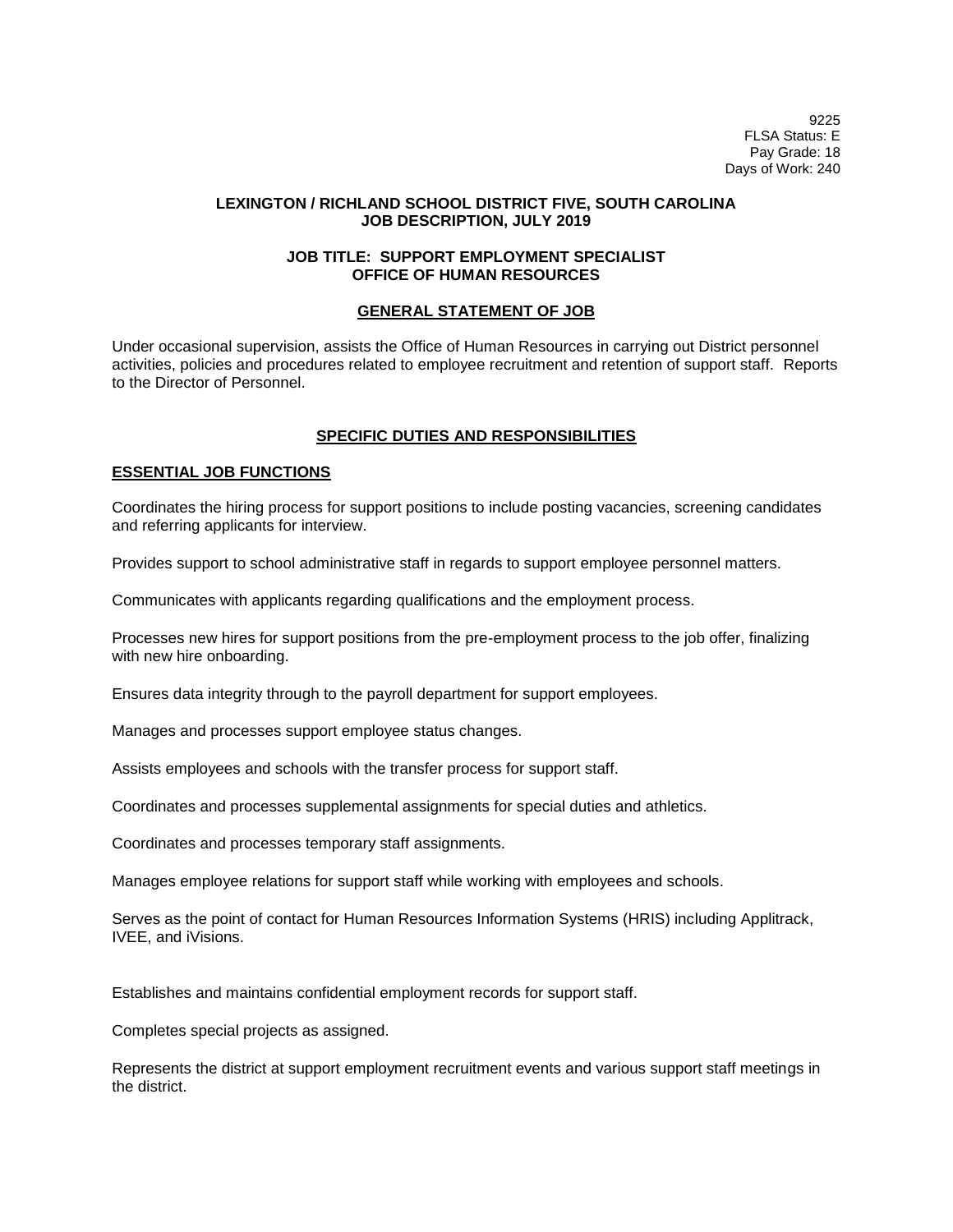Interacts and communicates with various groups such as the immediate supervisor, District staff, school administrators and staff, applicants and the general public.

# **ADDITIONAL JOB FUNCTIONS**

Assists with the annual job fair and other events as requested.

Performs related duties as required.

#### **MINIMUM TRAINING AND EXPERIENCE**

Requires a bachelor's degree supplemented by at least nine to twelve months of human resources experience in an education environment, or an equivalent combination of education, training and experience that provides the required knowledge, experience, skills and abilities.

#### **MINIMUM QUALIFICATIONS OR STANDARDS REQUIRED TO PERFORM ESSENTIAL JOB FUNCTIONS**

**Physical Requirements**: Requires sedentary work that involves walking or standing some of the time and involves exerting up to 10 pounds of force on a recurring basis or routine keyboard operations.

Data Conception: Requires the ability to compare and/or judge the readily observable, functional, structural or compositional characteristics (whether similar to or divergent from obvious standards) of data, people or things.

**Interpersonal Communication**: Requires the ability of speaking and/or signaling people to convey or exchange information. Includes receiving assignments and/or directions from supervisor.

**Language Ability**: Requires the ability to read a variety of policy and procedure manuals, computer manuals, reference materials, etc. Requires the ability to enter data into computer and prepare reports, correspondence, minutes, etc., with proper format, punctuation, spelling and grammar, using all parts of speech. Must be able to speak with poise, voice control and confidence and to articulate information to others.

**Intelligence**: Requires the ability to apply principles of rational systems to solve practical problems and deal with a variety of concrete variables in situations where only limited standardization exists; to interpret a variety of instructions furnished in oral, written, diagrammatic or schedule form. Requires the ability to make routine independent judgments in the absence of supervisor; to acquire knowledge of topics related to primary occupation. Must have the ability to comprehend and interpret received information and the ability to comprehend and implement basic office machinery functions.

**Verbal Aptitude**: Requires the ability to record and deliver information, to explain procedures, to follow oral and written instructions. Must be able to communicate effectively and efficiently with persons of varying educational and cultural backgrounds.

**Numerical Aptitude**: Requires the ability to add and subtract totals, to multiply and divide, to determine percentages and decimals, to determine time. Must be able to use practical applications of fractions, percentages, ratio and proportion.

**Form/Spatial Aptitude**: Requires the ability to inspect items for proper length, width and shape, and visually read various information.

**Motor Coordination**: Requires the ability to coordinate hands and eyes rapidly and accurately in using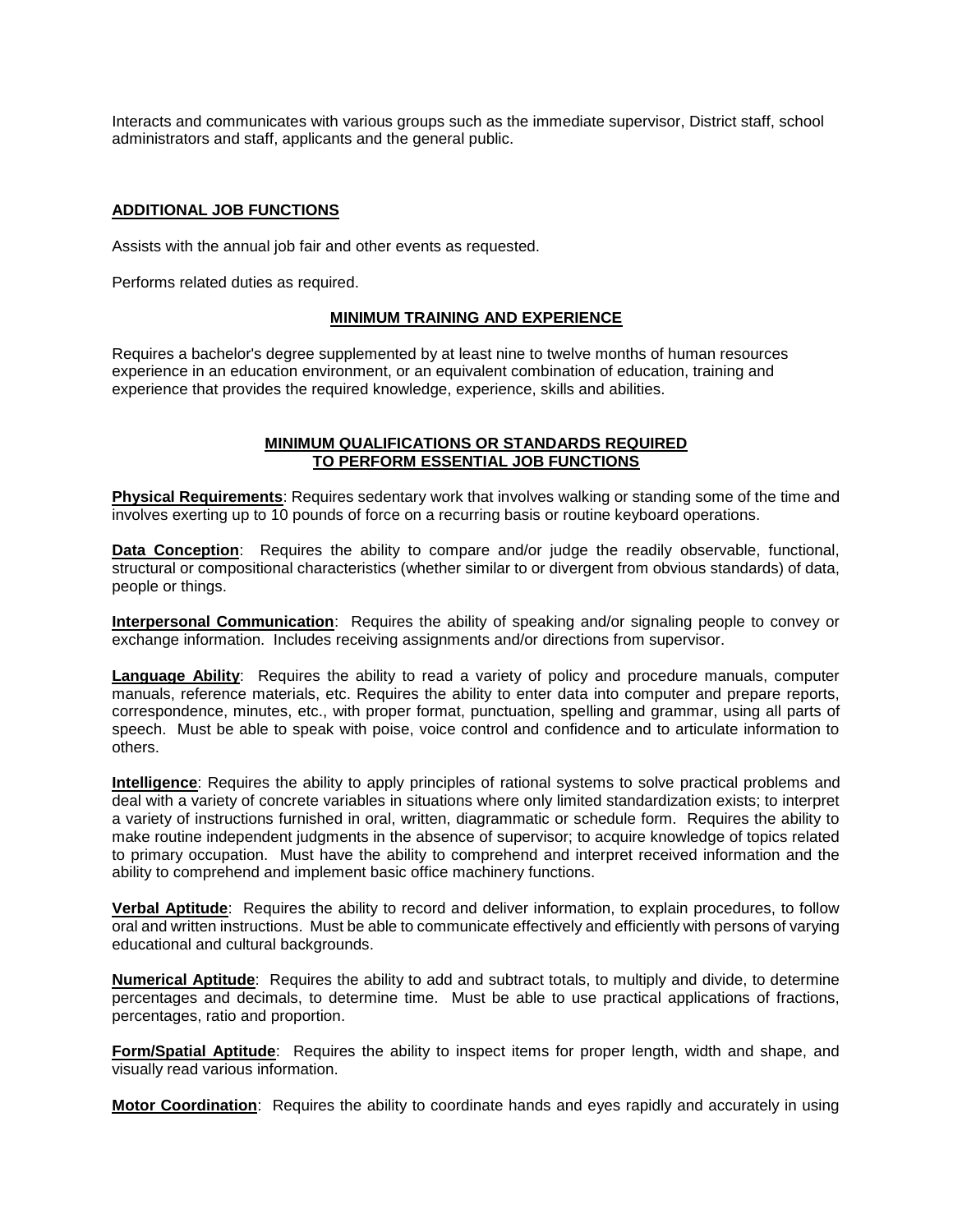automated office equipment and communications machinery.

**Manual Dexterity**: Requires the ability to handle a variety of items including computer keyboards, office equipment, control knobs, switches, etc. Must have minimal levels of eye/hand/foot coordination.

**Color Discrimination**: Requires the ability to differentiate between colors and shades of color.

**Interpersonal Temperament**: Requires the ability to deal with people beyond giving and receiving instructions. Must be adaptable to performing under moderate stress when confronted with an emergency or tight deadline. The worker is subject to tension as a regular, consistent part of the job.

**Physical Communication**: Requires the ability to talk and hear: (talking: expressing or exchanging ideas by means of spoken words; hearing: perceiving nature of sounds by ear). Must be able to hear and understand communications through a telephone.

## **PERFORMANCE INDICATORS**

**Knowledge of Job**: Has thorough knowledge of the methods, policies and procedures of Lexington / Richland District School District Five pertaining to specific duties of the Support Employment Specialist. Is knowledgeable in the laws, ordinances, standards and regulations pertaining to the specific duties and responsibilities of the position. Has knowledge of the organization of the District and of related departments and agencies. Has the ability to comprehend, interpret and apply regulations, procedures and related information. Has working knowledge of human resource administration functions. Has thorough knowledge of modern office practices, procedures and of business English and arithmetic. Is able to compose letters and memoranda without dictation. Is able to type and enter computer data with speed and accuracy. Is skilled in applying a responsible attention to detail as necessary in preparing reports and correspondence. Is able to read and interpret professional, technical and financial documents and related materials pertaining to the responsibilities of the job. Is able to maintain records with accuracy and confidentiality. Has knowledge of the basic principles and practices of bookkeeping. Has skill in the use of computers for data processing, word processing and records management. Knows how to operate and maintain a variety of office equipment as necessary in the performance of daily activities. Has the ability to offer assistance to co-workers and employees of other departments as required. Has the ability to use independent judgment as needed in performing routine tasks. Is able to take the initiative to complete the duties of the position without the need of direct supervision. Has knowledge of the terminology and various professional languages used within the department. Knows how to maintain effective relationships with personnel of other departments, professionals and members of the public through contact and cooperation. Knows how to react calmly and quickly in emergency situations. Has the ability to plan, organize and prioritize daily assignments and work activities. Has good organizational, technical and human relations skills. Has the ability to learn and utilize new skills and information to improve job performance and efficiency.

**Quality of Work**: Maintains high standards of accuracy in exercising duties and responsibilities. Exercises immediate remedial action to correct any quality deficiencies that occur in areas of responsibility. Maintains high quality communication and interaction with internal and external entities with whom the position interacts.

**Quantity of Work**: Performs described Essential Functions and related assignments efficiently and effectively in order to produce quantity of work which consistently meets established standards and expectations.

**Dependability**: Assumes responsibility for completing assigned work. Completes assigned work within deadlines in accordance with directives, policy, standards and prescribed procedures. Maintains accountability for assigned responsibilities in the technical, human and conceptual areas.

Attendance: Attends and remains at work regularly and adheres to policies and procedures regarding absenteeism and tardiness. Provides adequate notice to higher management with respect to vacation time and leave requests.